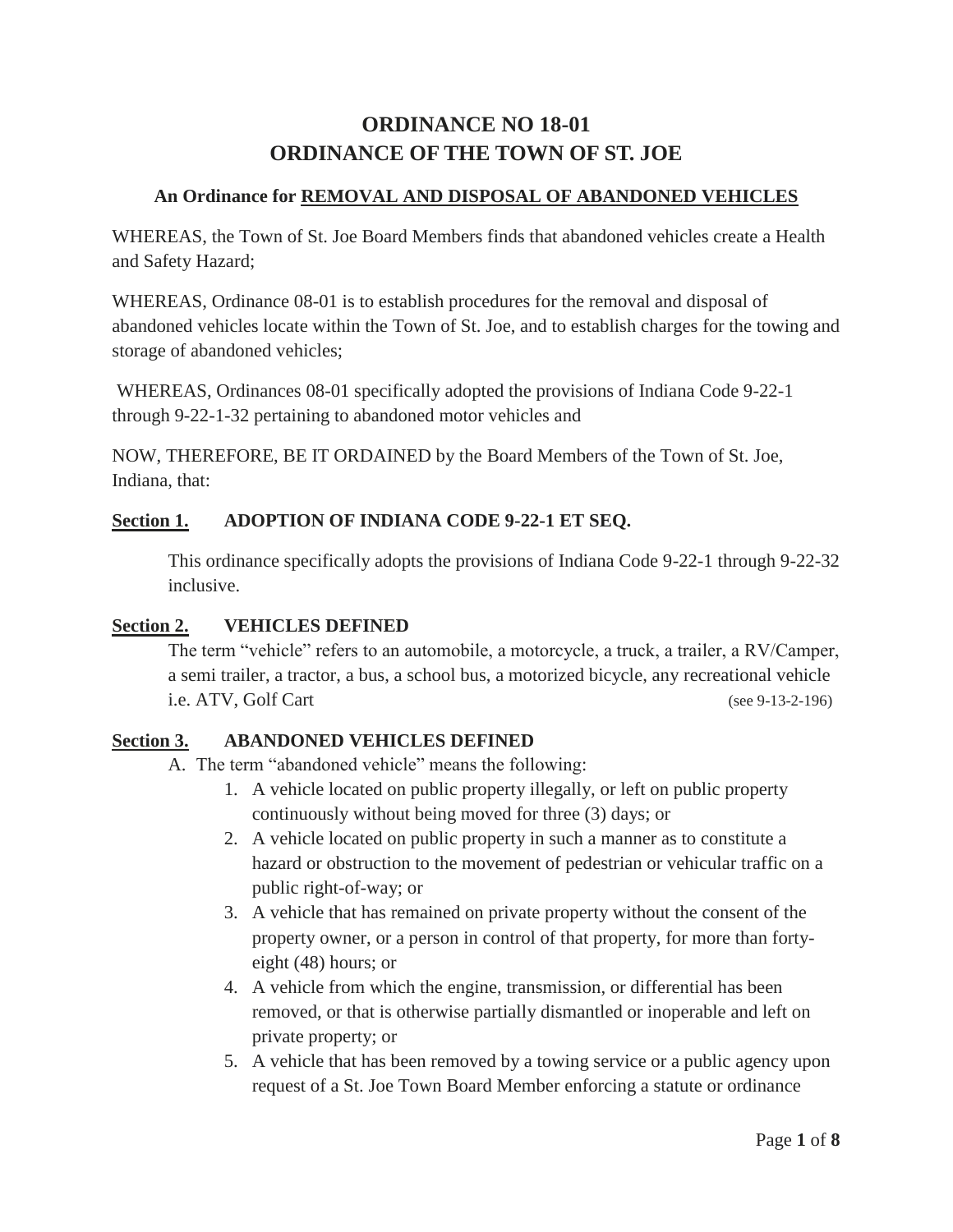other than this chapter, if the impounded vehicle is not claimed or redeemed by the owner or his agent within thirty (30) days of the removal of vehicle; or

- 6. A vehicle that is at least six (6) years old, mechanically inoperable, and has been left on private property continuously in a location from a public way for more than thirty (30) days (see 9-13-2-1)
- B. A vehicle otherwise fitting the definition of an abandoned vehicle shall not be considered an abandoned vehicle if it is:
	- 1. A vehicle in operable condition specifically adapted or constructed for operation on privately owned raceways; or
	- 2. A vehicle stored as the property of a member of the armed forces of the United States who is on active duty assignment; or
	- 3. A vehicle located on a vehicle sale lot or at a commercial vehicle servicing facility; or
	- 4. A vehicle located on property licensed or zoned as an automobile storage or impound yard; or
	- 5. A vehicle registered and licensed under I.C. 9-18-2 as an antique vehicle;

(See 9-22-1-1)

## **Section 4. PARTS DEFINED**

The term "parts" refer to all components of a vehicle that as assembled do not constitute a complete vehicle.

## **Section 5. ENFORCEMENT AUTHORITY**

The Town of St Joe Board Members and Town Manager and is hereby designated to carry out the provisions of this ordinance or the provisions of Indiana Code 9-22-1-1 through 9-22-1-32. For the purpose of this Ordinance, the preceding authorized persons may hereafter be referred to as "officer".

## **Section 6. RESPONSIBILITY AND LIABILITY OF OWNER OF ABANDONED VEHICLES OR PARTS**

The person who owns an abandoned vehicle or parts is responsible for the abandonment and liable for all of the costs in incidental and removal, storage and disposal of the vehicle or the parts. All costs incurred shall constitute a lien against the vehicle or parts, and vehicle or parts shall not be released until all such costs are paid.

## **Section 7. TAGGING ABANDONED VEHICLES OR PARTS**

- A. A officer authorized under section 5 who finds or is notified of a vehicle or parts believed to be abandoned shall attach in a prominent place a notice tag containing the following information:
	- 1. The date, time, officer's name, public agency, and address and telephone number to contact for information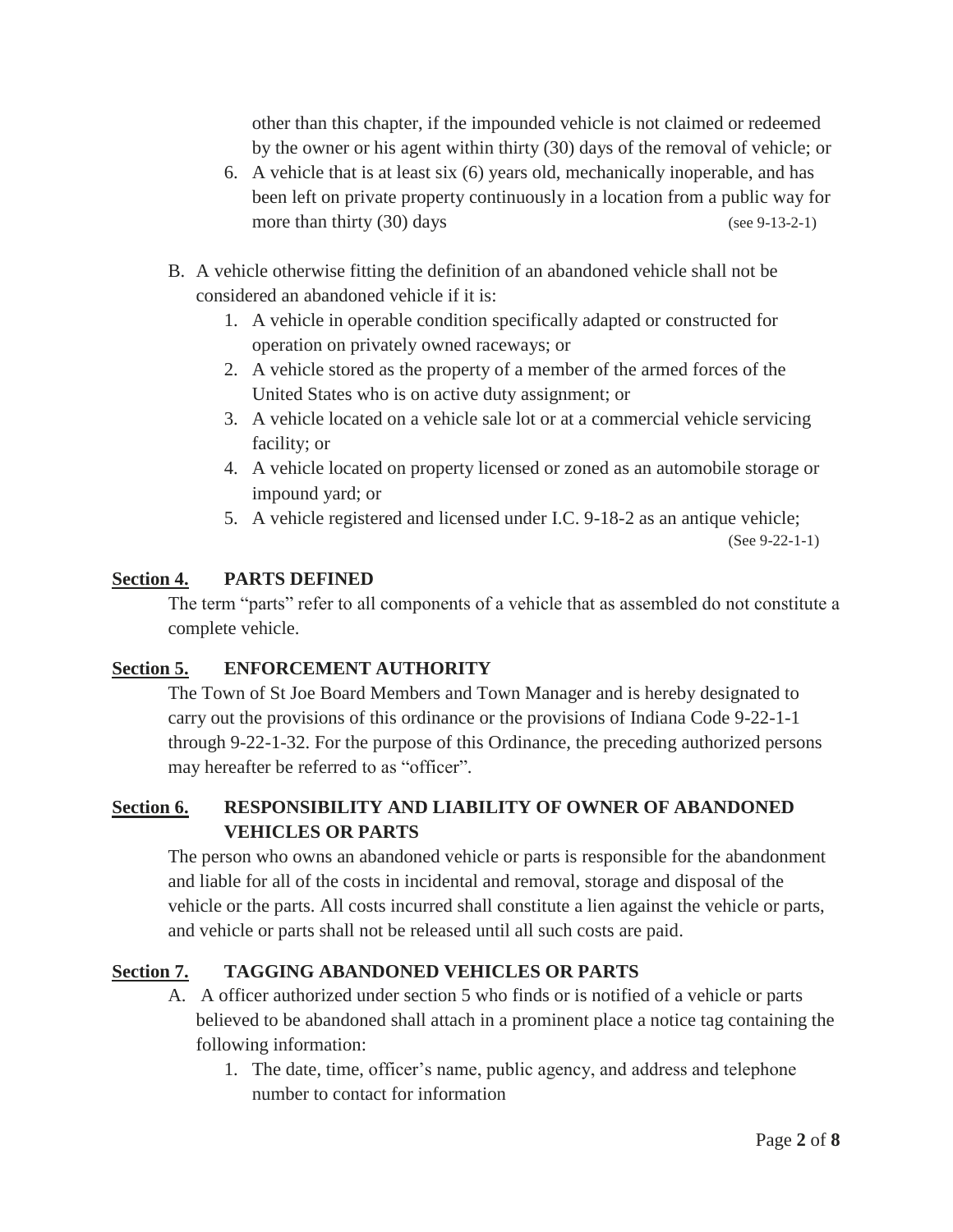- 2. That the vehicle or parts are considered abandoned
- 3. That the vehicle or parts will be removed after seventy-two (72) hours
- 4. That the person who owns the vehicle will be held responsible for all costs incidental to the removal, storage, and disposal of the vehicle
- 5. That the person who owns the vehicle may avoid costs by removal of the vehicle or parts within seventy-two (72) hours

## **Section 8. ABANDONED VEHICLE REPORT**

If a vehicle or a part tagged under section 7 is not removed within the seventy-two (72) hour period, the officer shall prepare a written abandoned vehicle report of the vehicle or parts, including information on the condition, missing parts, and other facts that might substantiate the estimated market value of vehicle parts.

## **Section 9. DISPOSAL OF VEHICLES OR PARTS**

If, in the opinion of the officer, the market value of an abandoned vehicle or parts determined under section 8 is less than five hundred dollars (\$500.00), the officer may immediately dispose of the vehicle to an automobile scrap yard. A copy of the abandoned vehicle report and photographs relating to abandoned vehicle shall be forwarded to the Indiana Bureau of Motor Vehicles. The town shall retain the original records and photographs for at least two (2) years.

## **Section 10. TOWING AND STORAGE OF VEHICLES OR PARTS**

If, in the opinion of the officer, the market value of the abandoned vehicle or parts determined under section 8 is at least five hundred (\$500.00), the officer, before placing a notice tag on the vehicle or parts, shall make a reasonable effort to ascertain the person who owns the vehicle or parts or who may be in control of the vehicle or parts. After seventy-two (72) hours, the officer shall require the vehicle or parts to be towed to a storage area

#### **Section 11. NON-LIABILITY OF DAMAGE OR LOSS**

The Town of St. Joe shall not be liable for the loss or damage to a vehicle or parts occurring during the removal, storage or disposition of a vehicle or parts; under this ordinance.

## **Section 12. SEARCH BY INDIANA BUREAU OF MOTOR VEHICLES FOR OWNER OR LIEN HOLDER**

- A. Within seventy-two (72) hours after removal of an abandoned vehicle to a storage area under sections 9 or 10, the officer or storage lot shall prepare and forward to the Indiana Bureau of Motor Vehicles an abandoned vehicle report containing a description of the vehicle, including the following information concerning the vehicle:
	- 1. The make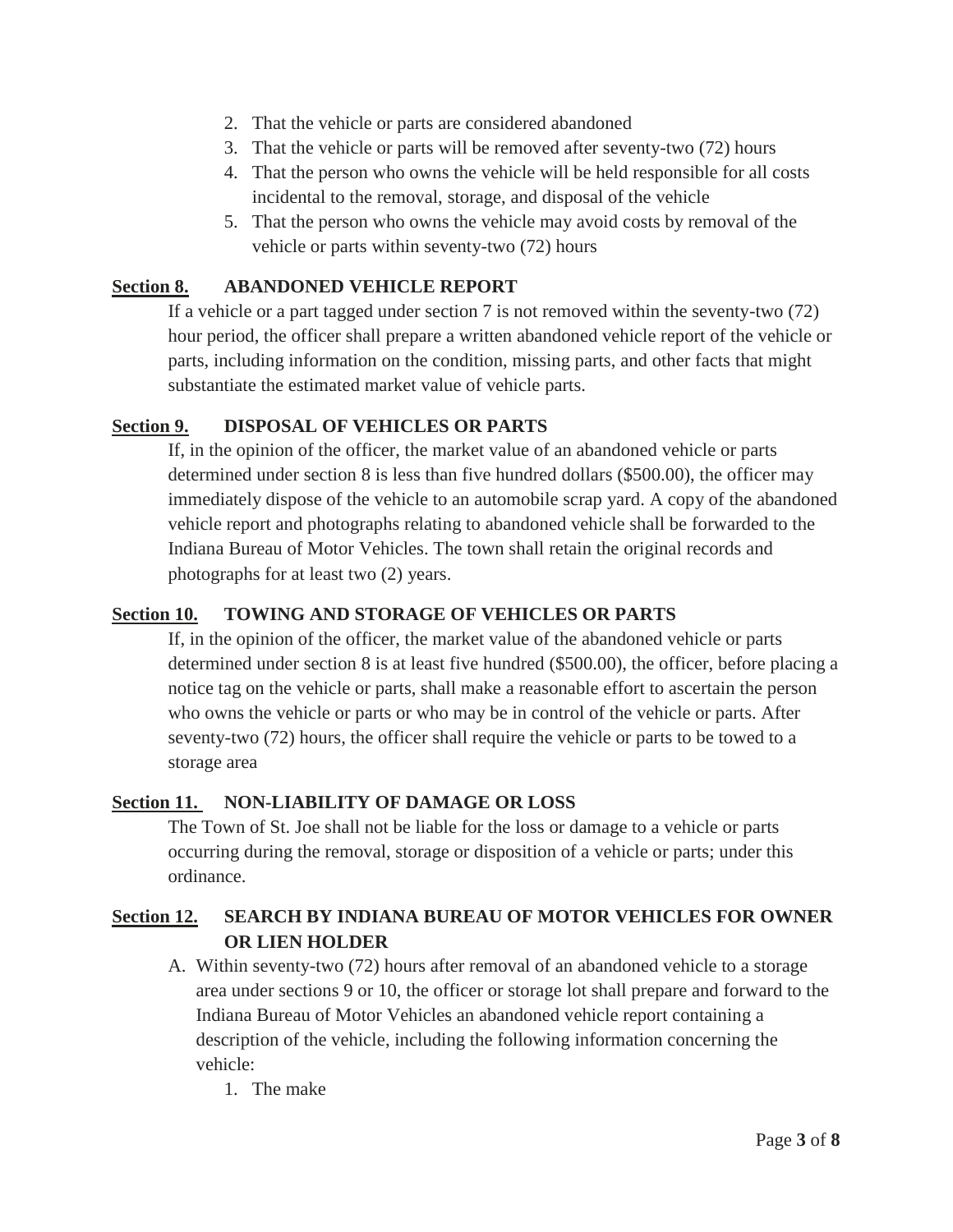- 2. The model
- 3. The identification number
- 4. The number of license plate
- B. The officer or storage lot shall request that the bureau advise the officer or storage lot of the name and most recent address of the person who owns or holds a lien of the vehicle

## **Section 13. CHARGES ALLOWED FOR TOWING AND STORAGE**

- A. The owner of an abandoned vehicle which is not removed within the seventy-two (72) hour period is responsible for the towing and storage charges incurred by the Town of St Joe. The towing charge shall be that amount actually incurred by the town, but not exceed the sum of five hundred dollars (\$500.00). The storage charge shall be the amount actually incurred by the town, but not exceed one thousand dollars (\$1,000.00).
- B. All cost incurred by the town against the vehicle or parts must be paid before the vehicle or parts will be released.
- C. The proceeds from the sale of an abandoned vehicle or parts by the Indiana Bureau of Motor Vehicles shall be credited against the cost of the removal, storage, and disposal of the vehicle
- D. Should the proceeds from the sale of an abandoned vehicle or parts be insufficient to meet the total cost incurred for removal, storage, and disposal of vehicle or parts, the town may file suit in a court of competent jurisdiction against the person owning the abandoned vehicle or parts to collects the balance due.
- E. The vehicle may be towed and stored at the vehicle owner's expense. At which time the Town of St. Joe does not incur any towing and storage charges. The owner of the vehicle will need to discuss all towing and storage charges with the towing company that removed the vehicle.

## **Section 14. PENALTIES AND DISPOSITION OF FUNDS**

- A. For any person who violates the provisions set forth in this Ordinance, the Clerk Treasurer shall issue a bill to the owner of the real estate where the vehicle(s) and/or part(s) are located in the amount of Twenty-Five Dollars (\$25.00) per vehicle(s) and/or part(s) and each day's continuance constitutes a separate offense. Payment shall be due to the Clerk Treasurer fifteen (15) days after the bill is mailed to the owner.
- B. If the owner fails to pay the bill within thirty (30) days, the town may collect the bill in any manner available by law. The Town of St. Joe shall be entitled to collect attorney fees and court costs incurred by the Town of St. Joe in enforcing the provisions of this ordinance.
- C. The Abandoned Vehicle Fund established under Ordinance 08-03 shall continue.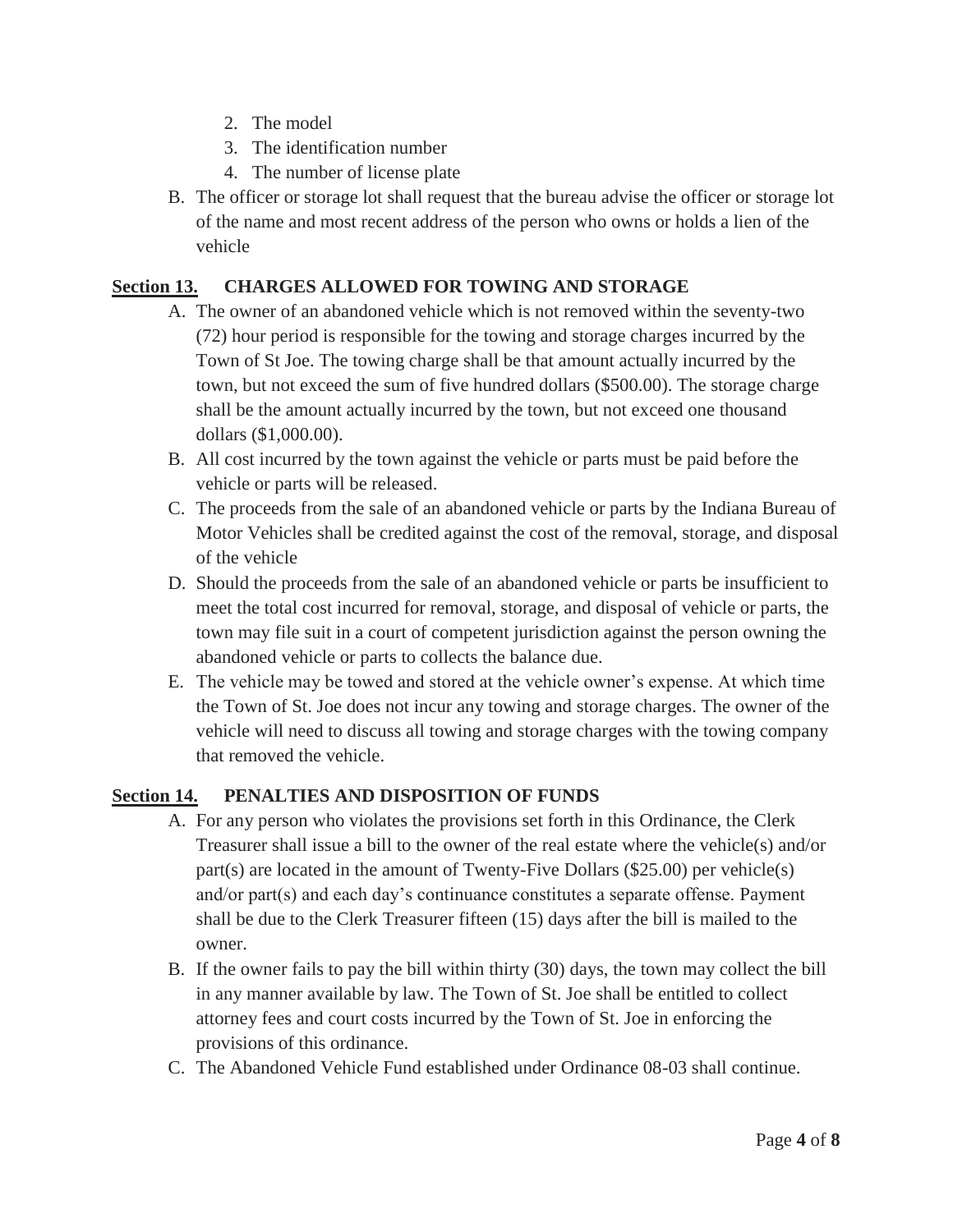- D. The fund shall be used to pay for the costs for removal and storage of an abandoned vehicle or parts not claimed by the person who owns or holds a lien on a vehicle
- E. The costs incurred by the town in administering this ordinance shall be paid from the abandoned vehicle fund.
- F. The Town Board shall annually appropriate sufficient money to the fund to carry out this ordinance. Money remaining in the fund at the end of a year remains in the fund and does not revert to the general fund.

## **Section 15. SEVERABILTY**

If any provision of this ordinance shall be declared invalid by a court of competent jurisdiction, such provision shall be deemed severable and the invalidity thereof shall not affect the remaining provisions of this ordinance.

## **Section 16. OTHER ORDINANCES OR STATUES**

A. This ordinance shall not limit the authority of the Town of St Joe from towing a vehicle prior to the seventy-two (72) hour period if authorized by another ordinance or statute.

## **Section 17. EFFECTIVE DATE**

This ordinance shall be in full force and effect from and after its passage by the Town Board and publication according to the laws of the State of Indiana.

This Ordinance is duly passed by the St. Joe Town Board of St. Joe, Indiana on the 5<sup>th</sup> day of March 2018.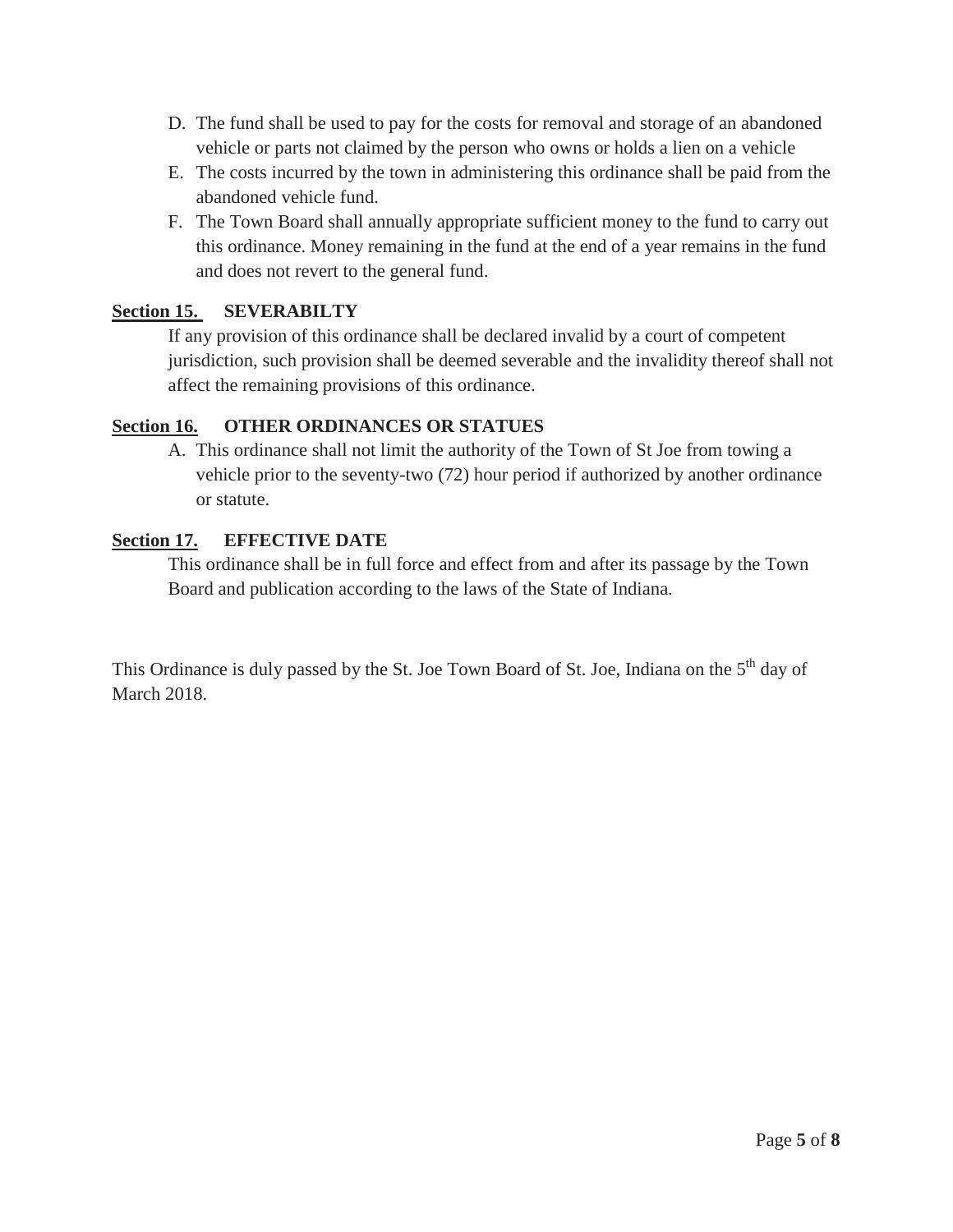## **ORDINANCE NO 14-02 AMENDING ST. JOE TOWN CODE CHAPTER 6, ARTICLE 2, SECTION 6-11 AND ORDINANCE 03-01**

### **ORDINANCE OF THE TOWN OF ST. JOE**

#### **Chapter 6, Article 2, Section 6-11** of the St. Joe Town Code hereby reads as follows:

- A. Noxious weeds and other rank vegetation;
- B. Accumulation of rubbish, trash, refuse, junk and other abandoned materials, metals, lumber or other things;
- C. Any condition which provided harborage for rats, mice, snakes and other vermin;
- D. Any building or other structure which is in such dilapidated condition that it is unfit for human habitation, or kept in such an unsanitary condition that it is a menace to the health or people residing in the vicinity thereof, or presents a more than ordinarily dangerous fire hazard in the vicinity where it is located;
- E. All unnecessary or unauthorized noises and annoying vibrations, including animal noises;
- F. All disagreeable or obnoxious odors and stenches, as well as the conditions, substances or other causes which give rise to the emission or generation of such odors and stenches;
- G. The carcasses of animals or fowl not disposed of within a reasonable time after death;
- H. The pollution of any public well or cistern, stream, lake, canal, or body of water by sewage, dead animals, creamery, industrial wastes or other substances;
- I. Any building , structure or other place or location where any activity which is in violation of local, state or federal law is conducted, performed or maintained;
- J. Any building that essentially interferes with the comfortable enjoyment of life and property, or tends to depreciate the value of the property of others;
- K. Any accumulation of stagnant water permitted or maintained on any lot or piece of ground;
- L. Dense smoke, noxious fumes, gas, soot or cinders, in unreasonable quantities. (Ord. No. 70, §1, 11-14-83)
- M. The following vehicles will not be permitted to be parked in said general purpose district on public right-a-ways: semi trucks, truck-tractors, farm tractors, road tractors, semitrailer, pull-trailers, or other commercial vehicles; school buses, church buses, recreational vehicles, campers, boats, and trucks. Or inoperable automobiles, vans, trucks, and motorcycles.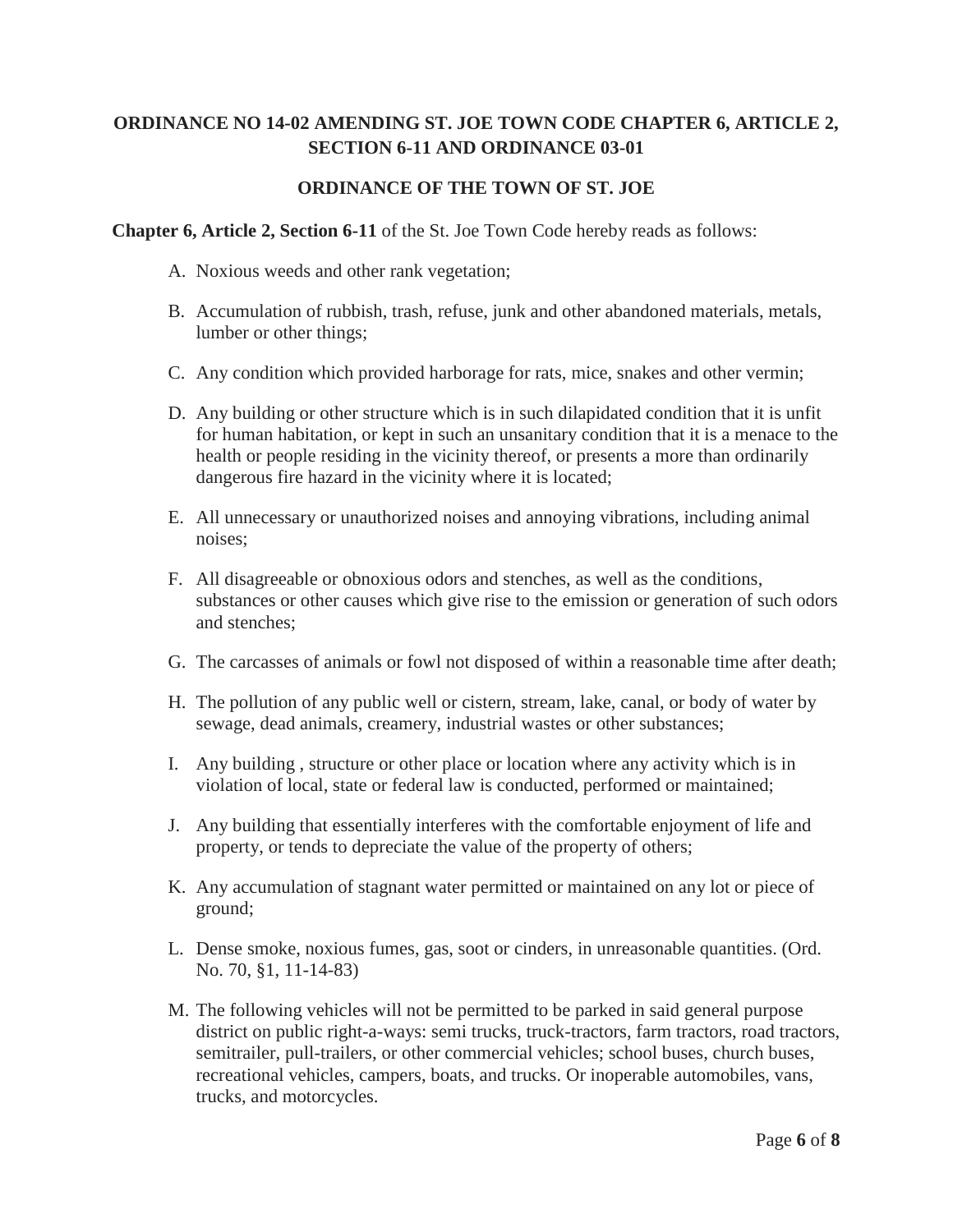- N. Parking for any certain purposes prohibited: No person shall park a vehicle upon any public right-a-way for the principal purpose of: repairing such vehicle, except repairs necessitated by an emergency not to exceed 30 minutes.
- O. Parking of any vehicles of any type is not allowed on any portion of any sidewalk.
- P. Parking of any vehicles of any type is not allowed to block the ends of any sidewalk. This is to allow for unblocked access of pedestrians to said sidewalks.
- Q. Parking of any vehicles of any type is not allowed to block any portion of the entrance to or exit from any alleyway.
- R. Parking of any vehicles of any type may not block any of the roadways of any streets, roads, or alleyways.

In all other respects St. Joe Town code Chapter 6, Article 2, Section 6-11 and Ordinance 03-01 shall remain as written.

This ordinance shall be of full force and effect from and after its passage by the Town Council to the Town of St. Joe, Indiana, and publication as required by law.

PASSED AND ADOPTED BY THE TOWN COUNCIL OF THE TOWN OF ST. JOE, INDIANA, the 28th Day of July 2014.